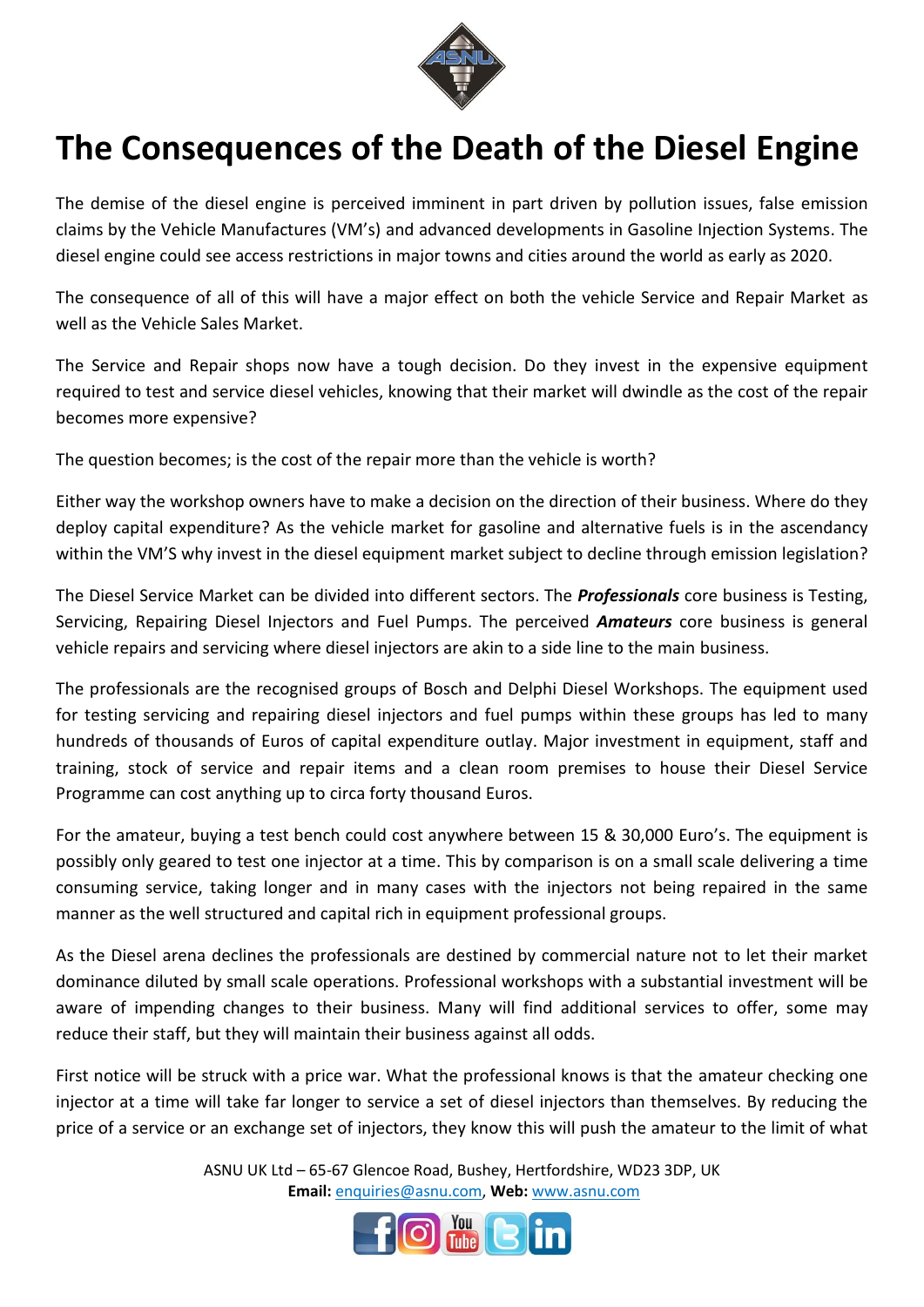

is cost effective, working all day to do a set of injectors at a cost and a profit that will only just cover the cost of his lease/loan repayments on the equipment the amateur is using.

The second notice will come from the supply of specific parts required to service the diesel injectors.

Whilst the market is buoyant there are a number of parts suppliers, but as the market shrinks, the manufacturers will not be keen to produce parts in bulk in fear that they will be left on the shelf, so the production will be reduced and the costs will increase.

Of course there will always be pattern parts, but fitting these parts often ends up in a failure and the work being required to be done again.

So where do the service and repair workshops invest? Gasoline Direct Injection (GDI/FSI) is here to stay as displayed by investment by Vehicle Manufactures. The future of GDI is set fair for the next 20 years at least and with notice there will be impending problems with GDI injectors. GDI vehicles will require professionally trained engineers with equipment to carry out diagnosis and repairs on these vehicles.

What we know is that since the creation of the gasoline combustion engine, nothing has changed it still requires three essential elements, Air, Fuel and Ignition. Over the years all that has changed is the quantity, timing and delivery of these three elements which now through research and development are delivered in a more efficient manner and at unimaginable speeds to original conception.

## *Welcome to the world of Gasoline Injector Diagnostics.*

ASNU are the market leaders in Gasoline Injector Diagnostic Testing & Servicing for more than 27 years and have distribution in over 60 countries.

GDI is not new, ASNU having been testing and servicing since 1997 and the ASNU network test and service over 600,000 various gasoline injectors per year worldwide, including GDI injectors, this have given an extensive knowledge in Testing & Servicing all types of Gasoline Direct Injectors.

No company has a greater experience on the problems with GDI injectors than ASNU. Our Injector Diagnostics Programme covers all gasoline injectors use on Cars, Bikes and Marine engines. ASNU's education and support is invaluable to the service workshops planning for the future.

The problems with GDI engines are well documented, but the cause of the problems is not. Many see the problem, but unless they find and correct *the cause* of the problem, it will return.

These problems are not caused by any one failure or feature. They are not due to the vehicle design or because of any design failure of the components used on the vehicle. Although the fuel does have an influence, that alone will not be the sole cause but add them to the driving conditions, traffic queues, speed humps, short stop/start journeys *and* the fuels used that are available worldwide and you will have the recipe for the problem. A problem that will require the attention of a professionally trained workshop

> ASNU UK Ltd – 65-67 Glencoe Road, Bushey, Hertfordshire, WD23 3DP, UK **Email:** enquiries@asnu.com, **Web:** [www.asnu.com](http://www.asnu.com/)